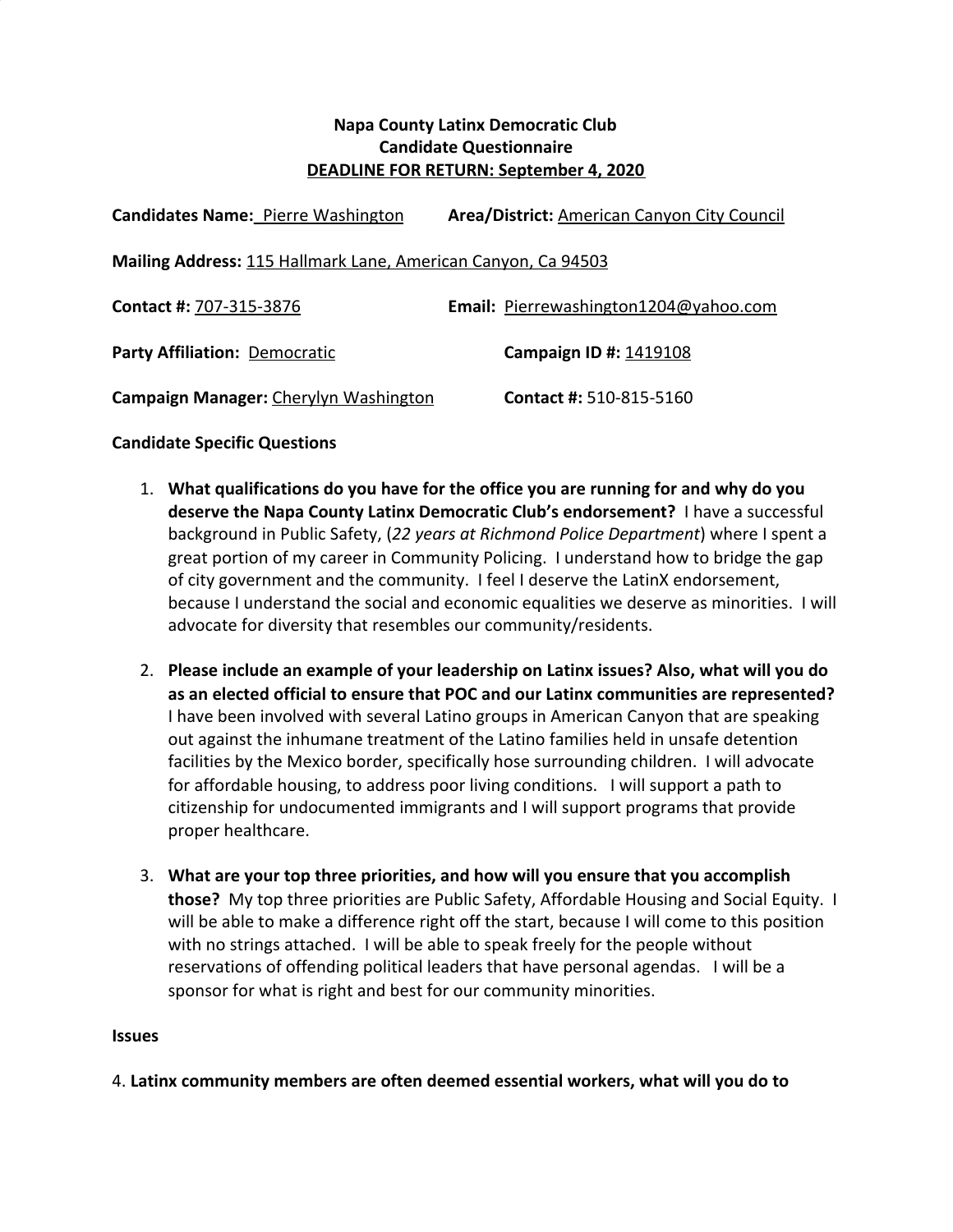**mitigate the effects essential workers suffer during this pandemic, including your employees?** I will advocate for essential benefits for our essential workers. They should have the proper medical, protective gear and supportive means available to perform their tasks.

5. **How will you tackle the next upcoming natural and public health disaster and how will this plan actively engage the Latinx Community?** In my current role, at Genentech I am the Head of Security and Disaster Preparedness. The key to my success has been to always provide good training, up to date equipment and taking care of the most important asset, the people. **What is your plan to ensure that disaster planning is culturally competent and provides language access?** In our community, there is a large Latino population and if access to language that depicts our disaster is not readily available, from a preparedness standpoint we have already lost the battle. Without the means of proper communication, (*both ways*) that a recipe for disaster in itself.

6. **What is your stance on Black Lives Matter? How do you link this movement to the needs of the Latinx community?** I agree with BLM movement and I understand exactly what the true purpose behind the movement, especially because I am an African American Male. I connect this movement to all people of color. It is a gap in our society for decades. People just did not want to recognize or acknowledge it. This movement will bring positive change, although we will have to weather the storm and get to a point for honest dialog/discussion.

7. **What is your stance on re-appropriating police funding? What does this mean to you in your role and what policies will you pursue to address this call to action**. Interesting question, I too am a retired law enforcement officer and have my opinion of "defunding the police" and would like to thank you for rearranging that term to re-appropriating police funding. I feel there are police departments that may need additional oversight of their spending and forming a local residency police finance committee would be a good start. However, before taking money from the police department having a good understanding of where that money goes currently is very important. There are city's (police departments) that do an excellent job appropriating their budgets for programs like DARE, PAL, Juvenile Crimes, (*that support the victim get through horrific events*), K9 programs, Juvenile justice systems, (*that turn "bad kids" around to be productive citizens*) , There's citizens academy, (*that help residence understand d the rigorous training a police officer goes through and offers ride a longs to see the life of a police officer in real time*). I can go on-and-on about how money is utilized in police departments.

8. **Families of all ranges continue leaving our community because it is too expensive for them to live here. Many families are doing long commutes in order to work here, therefore increasing their carbon footprint, missing on important family time, and much more. What is your commitment and plan to increase workforce housing so families that work here are able to live here? And what will you do to help keep families that are living here to remain here (e.g. increase the quality of life, health and wellness, youth and children activities, etc.**…**).** This is my top priority as mentioned in my opening answers. Quality of life and affordable living is a must for our community to survive. We need to provide affordable housing.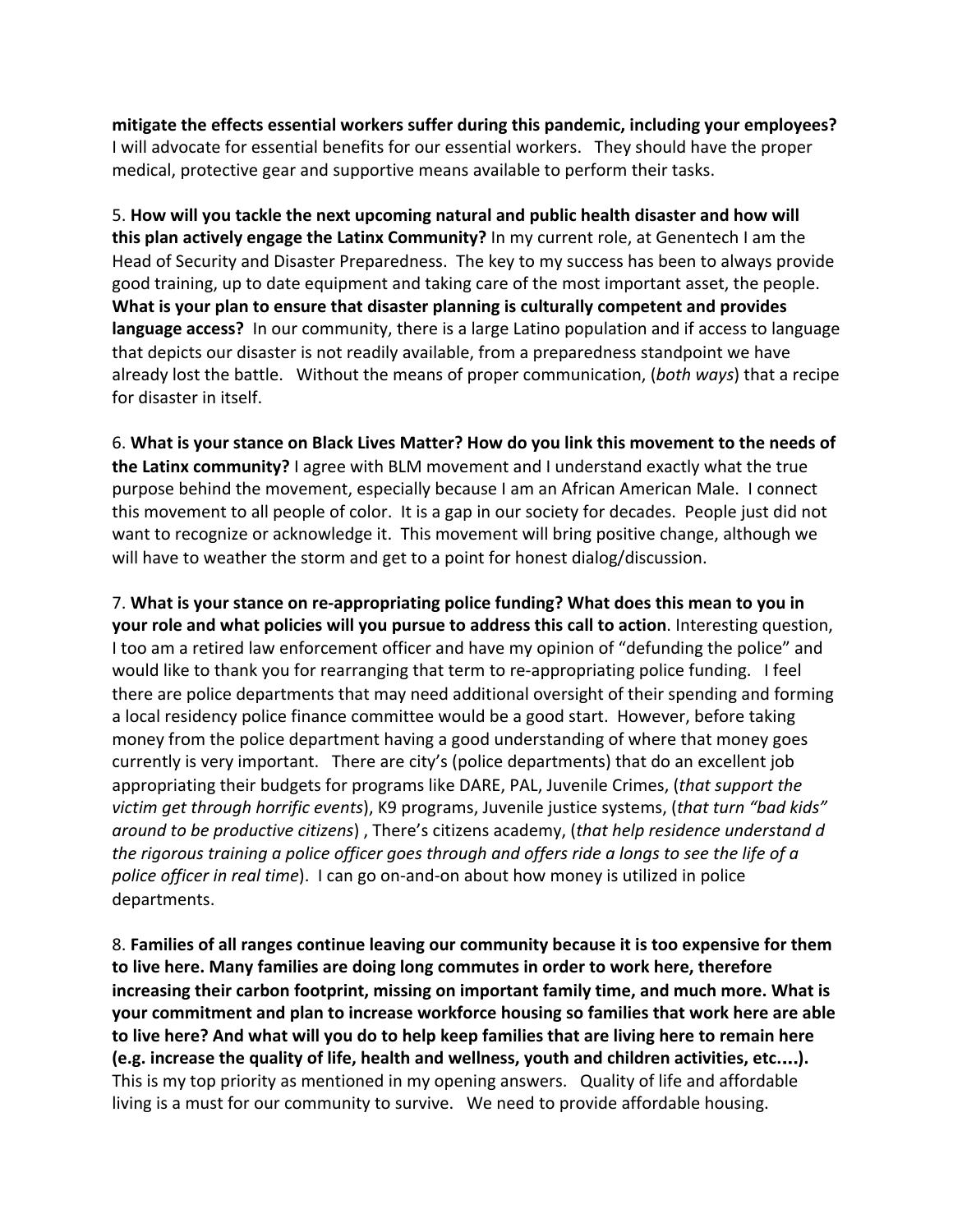**9. Do you believe it is the role of elected officials to take policy steps to assure adequate affordable housing?** Yes  $XX$  No

**9a. Specifically, what suggestions do you have to make housing more affordable? And would you support requiring new developments to set aside a certain percentage of affordable housing?** Yes, I do believe our developers need to play an active role in providing a good percentage of affordable living/housing.

10**. According to a report from July 28th , 2020, homelessness has continued to increase for the last several years in Napa County. In 2016, 317 people were reported to be homeless. In 2020, it reported 464 people. What can you do in the role you're running for to address this important and growing issue?** Awareness. People need to stop ignoring this is happening and need to stop "sweeping this problem under the rug." Many times because people do not see the typical homeless scenario, (*the person wrapped up in a blanket pushing a grocery cart, or a blue tarp under a freeway*), we want to say it is not happening in our neighborhood. Well it is… There are families living in cars and in abandon homes, business and paper boxes. Kids attending school and their parents stay up watching over them while they sleep at night. I will bring the homeless crisis to everyone's attention and seek action, not just talk.

11. **In the role you're running for, what can you do to help ensure that transportation meets the needs of youth, working people, families, and seniors?** This touches on several plans that are on the table in most city governments: Reduce traffic, reduce emissions, etc. I think the youth and seniors should be at the forefront of these discussions. I feel Napa Transportation leaders need to meet with all the councils in our county and listen!

12. **What action steps will you take to diversify the local workforce in your city or town? Additionally, what hiring processes will you pursue to increase the diversity of your City/Town's staff, and boards and commissions?** Holding the City Manager accountable to meet our community diversity needs. Which includes volunteer groups. There are plenty of volunteer groups that have been ran by the same clicky groups not allowing "outsiders' in. This has to be addressed.

12a**. Do you support a policy where aspiring citizens can serve on boards and commissions?** \_XX\_\_ Yes \_\_\_ No

13. **Racial Gaps In Maternal Mortality Persist. Black mothers die at a rate that's 3.3 times greater than whites, and Native American or Alaskan Native women die at a rate 2.5 times greater than whites, according to a report from the Centers for Disease Control and**